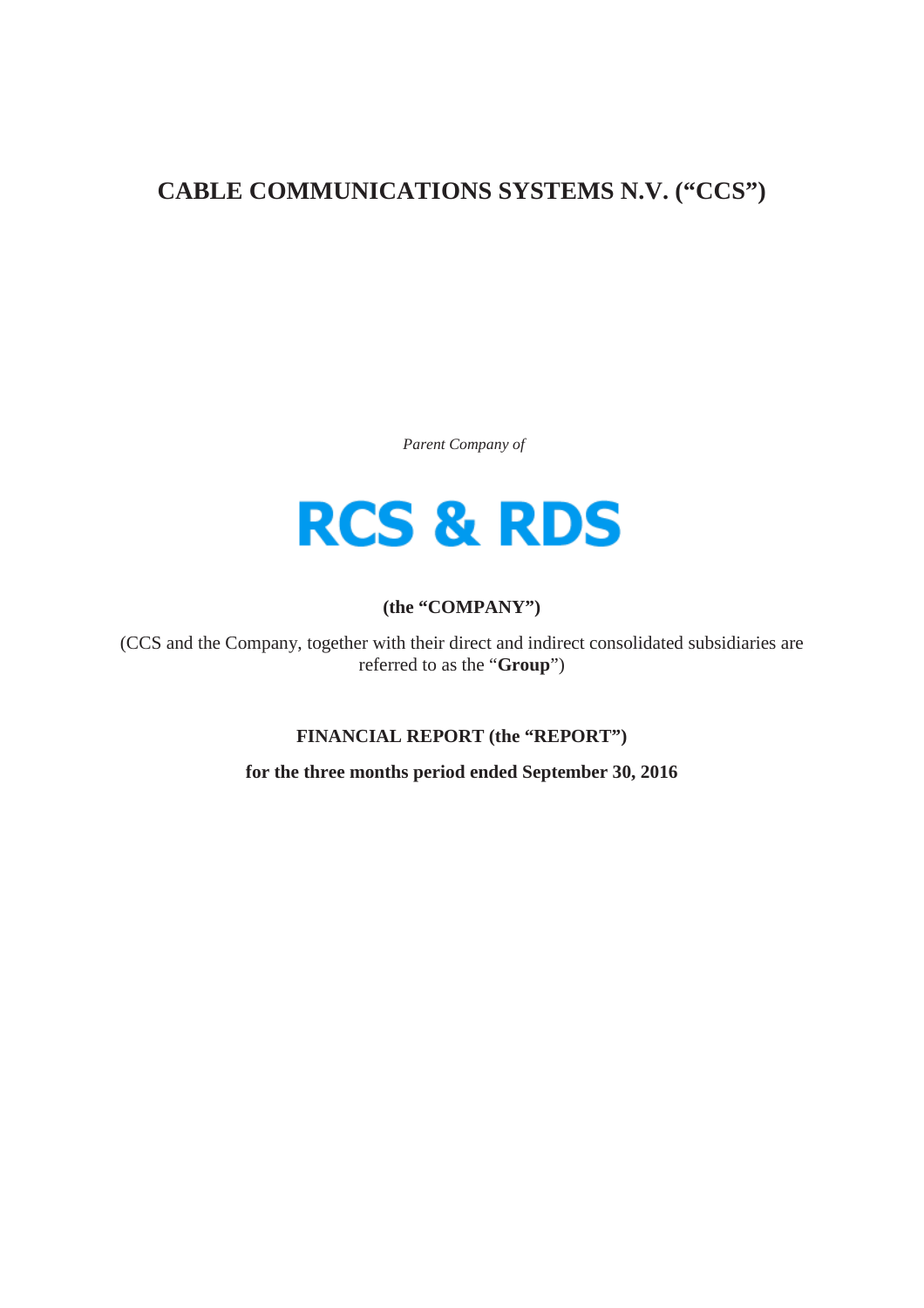## **Table of Contents**

| MANAGEMENT'S DISCUSSION AND ANALYSIS OF FINANCIAL CONDITION AND RESULTS OF |  |
|----------------------------------------------------------------------------|--|
|                                                                            |  |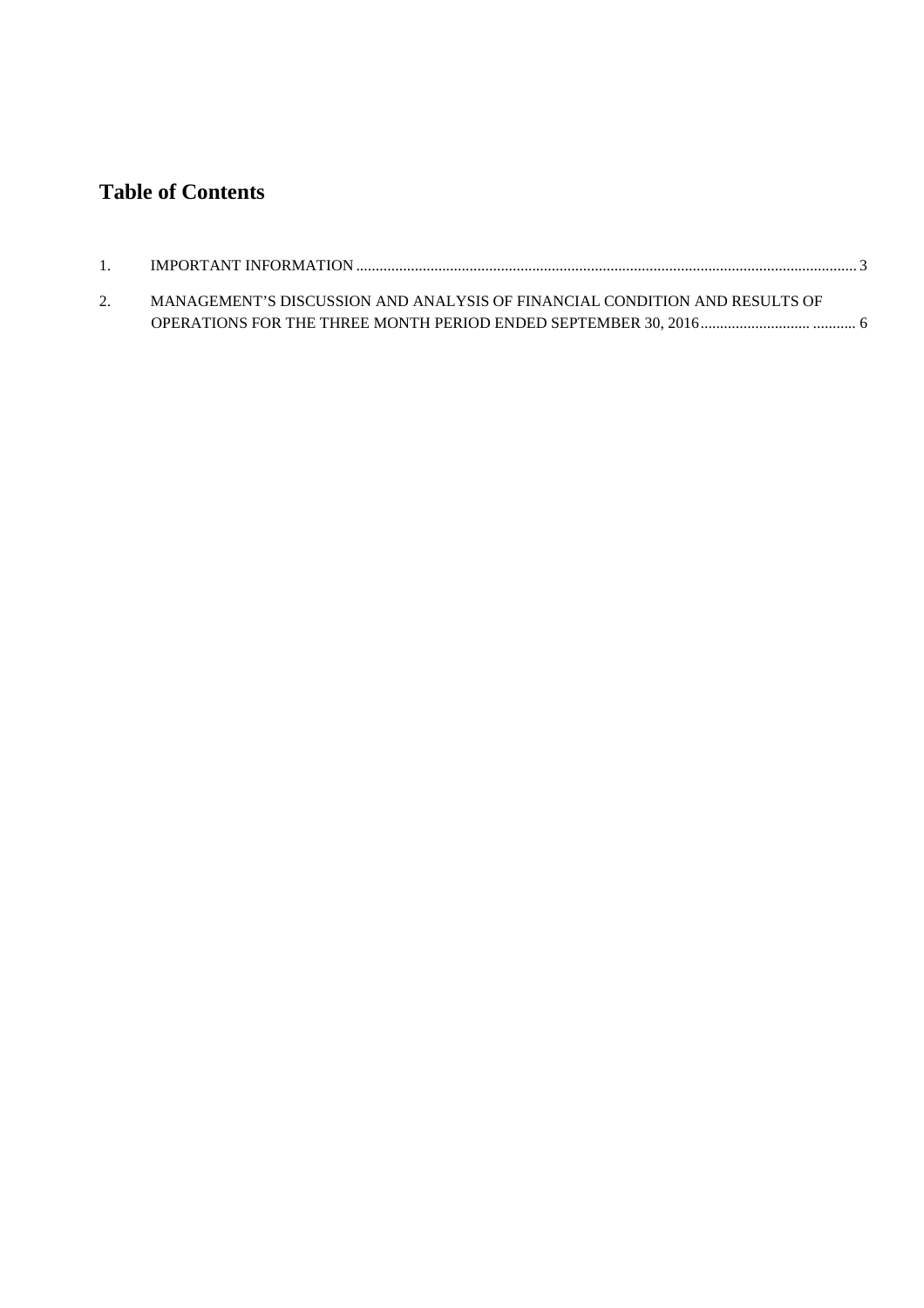## <span id="page-2-0"></span>**1. IMPORTANT INFORMATION**

## **CAUTIONARY NOTE REGARDING FORWARD-LOOKING STATEMENTS**

Certain statements in this Report are not historical facts and are forward-looking. Forward-looking statements include statements concerning our plans, expectations, projections, objectives, targets, goals, strategies, future events, future operating revenues or performance, capital expenditures, financing needs, plans or intentions relating to acquisitions, our competitive strengths and weaknesses, our business strategy, and the trends we anticipate in the industries and the political and legal environments in which we operate and other information that is not historical information.

Words such as "believe," "anticipate," "estimate," "target," "potential," "expect," "intend," "predict," "project," "could," "should," "may," "will," "plan," "aim," "seek" and similar expressions are intended to identify forward-looking statements, but are not the exclusive means of identifying such statements.

The forward-looking statements contained in this Report are largely based on our expectations, which reflect estimates and assumptions made by our management. These estimates and assumptions reflect our best judgment based on currently known market conditions and other factors, some of which are discussed below. Although we believe such estimates and assumptions to be reasonable, they are inherently uncertain and involve a number of risks and uncertainties that are beyond our control. In addition, management's assumptions about future events may prove to be inaccurate. We caution all readers that the forwardlooking statements contained in this offering memorandum are not guarantees of future performance, and we cannot assure any reader that such statements will be realized or the forward-looking events and circumstances will occur.

By their very nature, forward-looking statements involve inherent risks and uncertainties, both general and specific, many of which are beyond our control, and risks exist that the predictions, forecasts, projections and other forward-looking statements will not be achieved. You should be aware that a number of important factors could cause actual results to differ materially from the plans, objectives, expectations, estimates and intentions expressed in such forward-looking statements. These factors include, without limitation, various risks related to our business, risks related to regulatory matters and litigation, risks related to investments in emerging markets, risks related to our financial position as well as risks related to the notes and the related guarantee.

Any forward-looking statements are only made as of the date of this Report. Accordingly, we do not intend, and do not undertake any obligation, to update forward-looking statements set forth in this Report. You should interpret all subsequent written or oral forward-looking statements attributable to us or to persons acting on our behalf as being qualified by the cautionary statements in this Report. As a result, you should not place undue reliance on such forward-looking statements.

## **OPERATING AND MARKET DATA**

Throughout this Report, we refer to persons who subscribe to one or more of our services as customers. We use the term revenue generating unit ("**RGU**") to designate a subscriber account of a customer in relation to one of our services. We measure RGUs at the end of each relevant period. An individual customer may represent one or several RGUs depending on the number of our services to which it subscribes.

More specifically:

- for our cable TV and DTH services, we count each basic package that we invoice to a customer as an RGU, without counting separately the premium add-on packages that a customer may subscribe for;
- for our fixed internet and data services, we consider each subscription package to be a single RGU;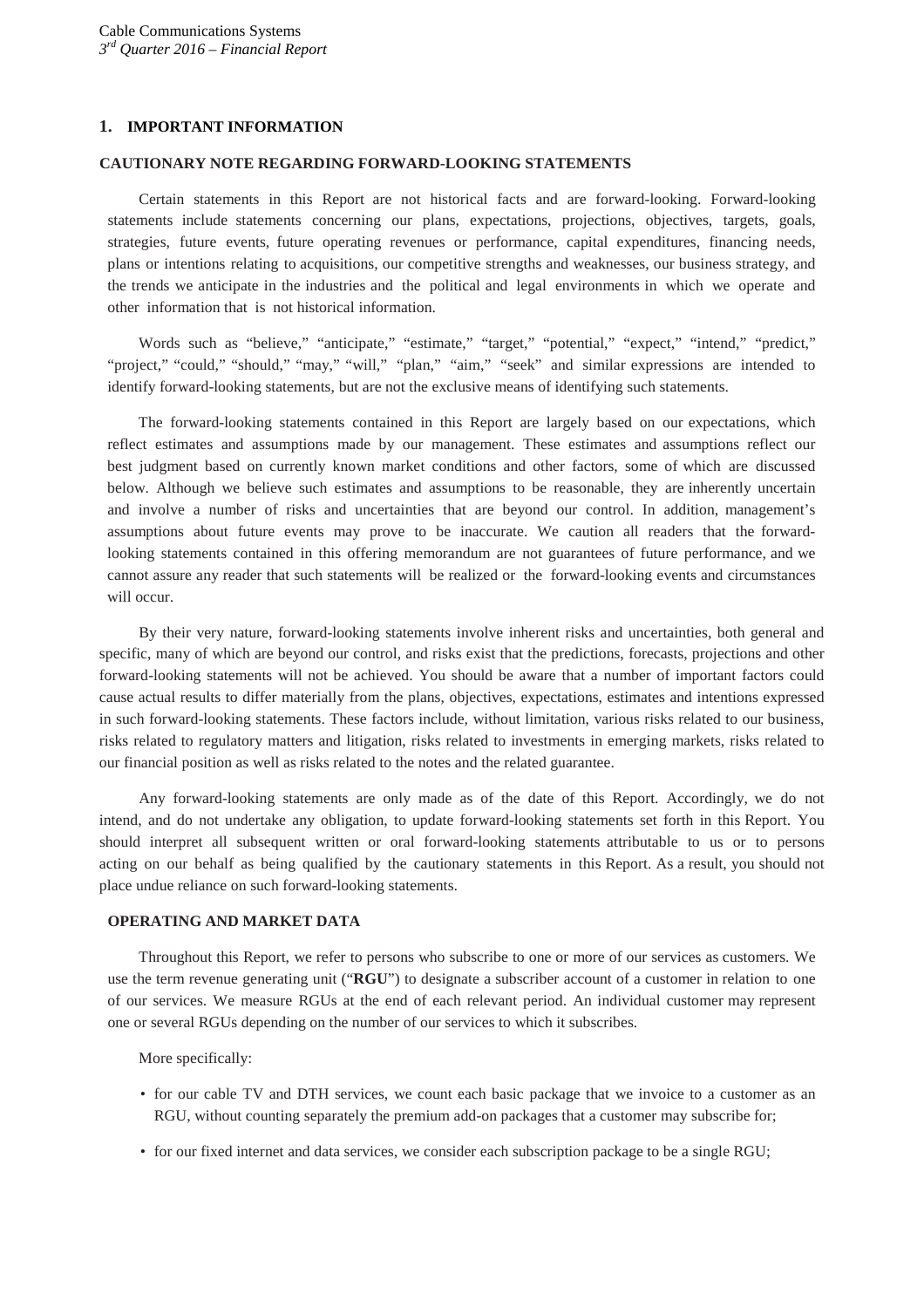- for our fixed-line telephony services, we consider each phone line that we invoice to be a separate RGU, so that a customer will represent more than one RGU if it has subscribed for more than one phone line; and
- for our mobile telecommunication services we consider the following to be a separate RGU: (a) for pre-paid services, each mobile voice and mobile data SIM with active traffic in the last month of the relevant period; and (b) for post-paid services, each separate SIM on a valid contract.

As our definition of RGUs is different for our different business lines, you should use caution when comparing RGUs between our different business lines. In addition, since RGUs can be defined differently by different companies within our industry, you should use caution in comparing our RGU figures to those of our competitors.

We use the term average revenue per unit ("ARPU") to refer to the average revenue per RGU in a business line, geographic segment or the Group as a whole, for a period by dividing the total revenue of such business line, geographic segment, or the Group, for such period, (a) if such period is a calendar month, by the total number of RGUs invoiced for services in that calendar month; or (b) if such period is longer than a calendar month, by (i) the average number of relevant RGUs invoiced for services in that period and (ii) the number of calendar months in that period. In our ARPU calculations we do not differentiate between various types of subscription packages or the number and nature of services an individual customer subscribes for. Because we calculate ARPU differently from some of our competitors, you should use caution when comparing our ARPU figures with those of other telecommunications companies.

In this Report RGUs and ARPU numbers presented under the heading "Other" are the RGUs and ARPU numbers of our Italian subsidiary.

#### **NON-GAAP FINANCIAL MEASURES**

In this report, we present certain financial measures that are not defined in and, thus, not calculated in accordance with IFRS, U.S. GAAP or generally accepted accounting principles in any other relevant jurisdiction. This includes EBITDA, Adjusted EBITDA and Adjusted EBITDA Margin (each as defined below). Because these measures are not standardized, companies can define and calculate these measures differently, and therefore we urge you not to use them as a basis for comparing our results with those of other companies.

We calculate EBITDA by adding back to our consolidated operating profit or loss charges for depreciation, amortization and impairment of assets. Adjusted EBITDA is EBITDA adjusted for the effect of non-recurring and one-off items, as well as mark-to-market results (unrealised) from fair value assessment of energy trading contracts. Adjusted EBITDA Margin is the ratio of Adjusted EBITDA to the sum of our total revenue and other operating income (other than mark-to-market gain/(loss) from fair value assessment of energy trading contracts). EBITDA, Adjusted EBITDA or Adjusted EBITDA Margin under our definition may not be comparable to similar measures presented by other companies and labelled "EBITDA", "Adjusted EBITDA" or "Adjusted EBITDA Margin," respectively. We believe that EBITDA, Adjusted EBITDA and Adjusted EBITDA Margin are useful analytical tools for presenting a normalized measure of cash flows that disregards temporary fluctuations in working capital, including due to fluctuations in inventory levels and due to timing of payments received or payments made. Since operating profit and actual cash flows for a given period can differ significantly from this normalized measure, we urge you to consider these figures for any period together with our data for cash flows from operations and other cash flow data and our operating profit. You should not consider EBITDA, Adjusted EBITDA or Adjusted EBITDA Margin as substitutes for operating profit or cash flows from operating activities.

In Note 3 to the Interim Financial Statements, as part of our "Other" segment we reported EBITDA of (i) our Italian operations, together with certain minor operating expenses of CCS and (ii) our Discontinued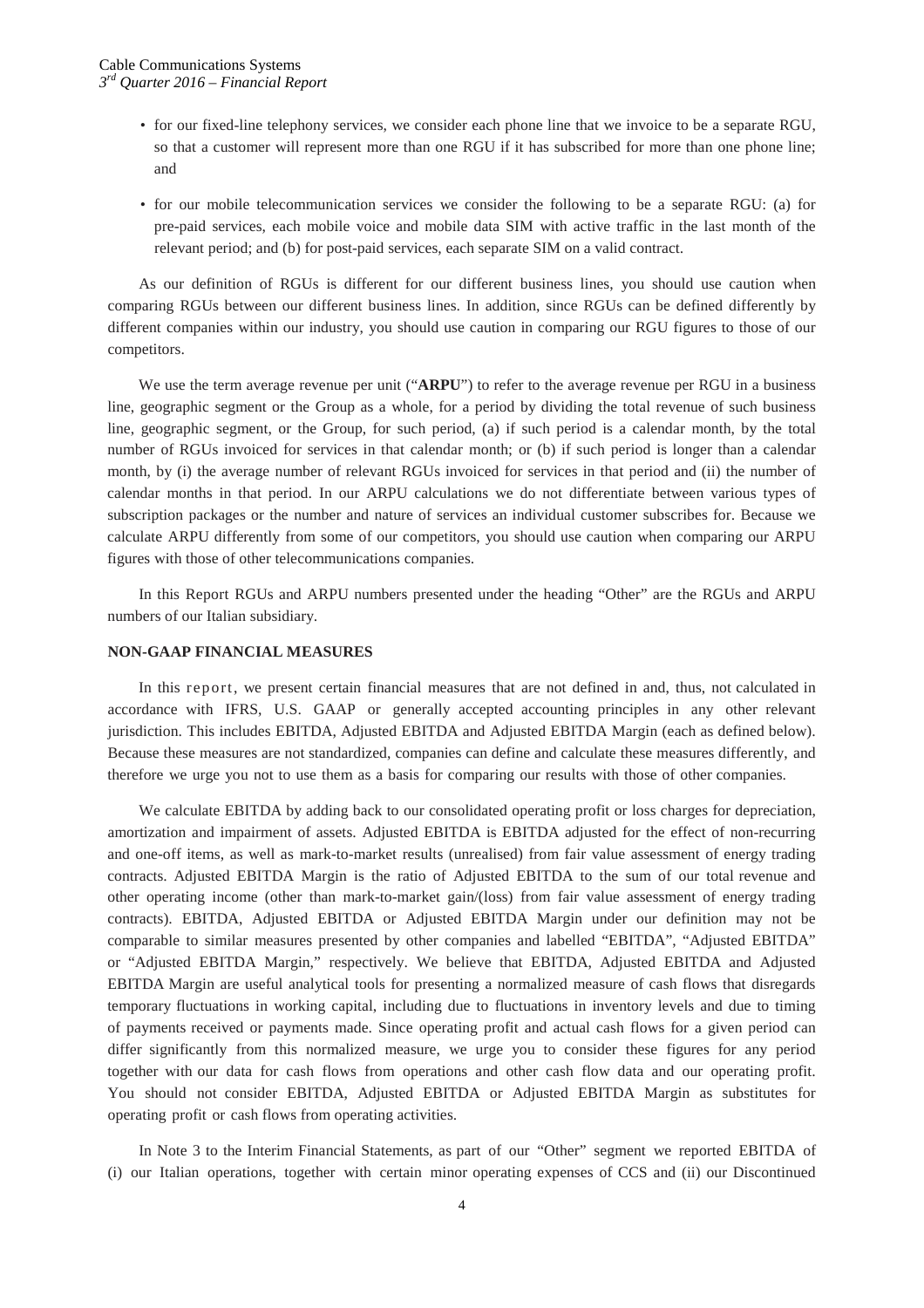Operations, in each case, for the applicable periods. In this Report, EBITDA, Adjusted EBITDA and Adjusted EBITDA Margin of continuing operations represent the results of our Romanian, Hungarian, Spanish and Italian subsidiaries and certain minor operating expenses of CCS.

## **ROUNDING**

Certain amounts that appear in this Report have been subject to rounding adjustments. Accordingly, figures shown as totals in certain tables may not be an arithmetic aggregation of the figures that precede them.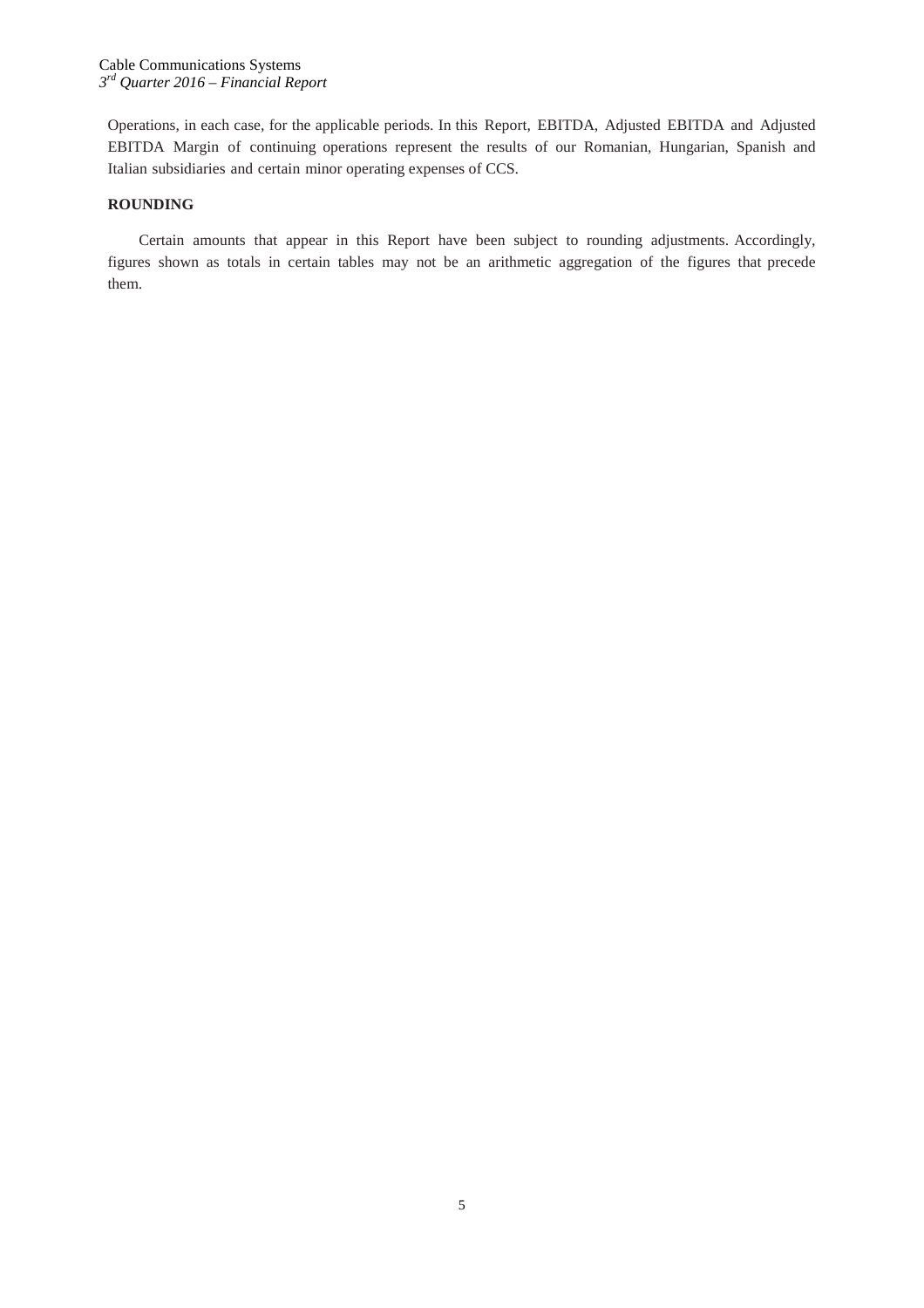## **2. MANAGEMENT'S DISCUSSION AND ANALYSIS OF FINANCIAL CONDITION AND RESULTS OF OPERATIONS**

*The following discussion and analysis of the financial condition and results of operations of the Group should be read in conjunction unaudited interim condensed consolidated financial statements of the Group as of September 30, 2016.*

*The following discussion includes forward-looking statements based on assumptions about our future business. Our actual results could differ materially from those contained in these forward-looking statements as a result of many factors, including but not limited to those described in sections captioned "Forward-Looking Statements" of this Report.*

## **OVERVIEW**

We are a leading provider of telecommunication services in Romania and Hungary. Our offerings in both countries include cable and DTH television services, fixed internet and data and fixed-line telephony. Our fixed telecommunication and entertainment services are offered through our technologically advanced fiber optic network. Our cable and DTH television subscribers enjoy access to custom-made channels and pay-to-view services, which carry premium movies and sports content, as well as various third-party products. We also operate the fastest growing, in terms of RGUs, and one of the most technologically advanced mobile networks in Romania, which shares the backbone of our fixed fiber optic infrastructure. In addition, we provide mobile telecommunication services as an MVNO to the large Romanian communities in Spain and Italy.

For the three months ended September 30, 2016, we had revenues of  $\epsilon 212.2$  million, net profit of  $\epsilon 1.3$ million and Adjusted EBITDA of  $667.6$  million. For the nine months ended September 30, 2016, we had revenues of €617.4 million, net profit of €17.8 million and Adjusted EBITDA of €197.3 million.

#### **RECENT DEVELOPMENTS**

In October 2016, we started offering 4G mobile telecommunication services in Romania in the 2,100 MHz bandwith in addition to our existing 2600 MHz offering. We expect that, by the end of 2016, these services will be available in more than 20 cities in Romania, including Bucharest, and intend to expand the coverage further in the future. We will utilize an additional block of 5MHz in order to facilitate this new offering. This development is intended to allow us to significantly broaden the range of 4G mobile handsets compatible with our network.

On October 7, 2016 the Company entered into the 2016 Senior Facilities Agreement, which consists of (i) a RON930.0 million (€208.9 million equivalent as at September 30, 2016) SFA Facility A1, (ii) a RON600.0 million ( $\in$  34.8 million equivalent as at September 30, 2016) SFA Facility A2; and (iii) a RON157.0 million (€35.3 million equivalent as at September 30, 2016) Facility B. The Company drew (a) the full amount available under the SFA Facility A1 and repaid the 2015 Senior Facilities Agreement in full; and (b) the full amount available under the SFA Facility A2. Facility B was not drawn.

In October 2016, CCS issued €350 million aggregate principal amount of 5.0% Senior Secured Notes due 2023. In November 2016, the 2013 Notes of €450 million were redeemed in full.

## **BASIS OF FINANCIAL PRESENTATION**

The Group prepared its Interim Financial Statements as of September 30, 2016 in accordance with IFRS as adopted by the EU. For the periods discussed in this Report, the Group's presentation currency was the euro. The Group's financial year ends on December 31 of each calendar year.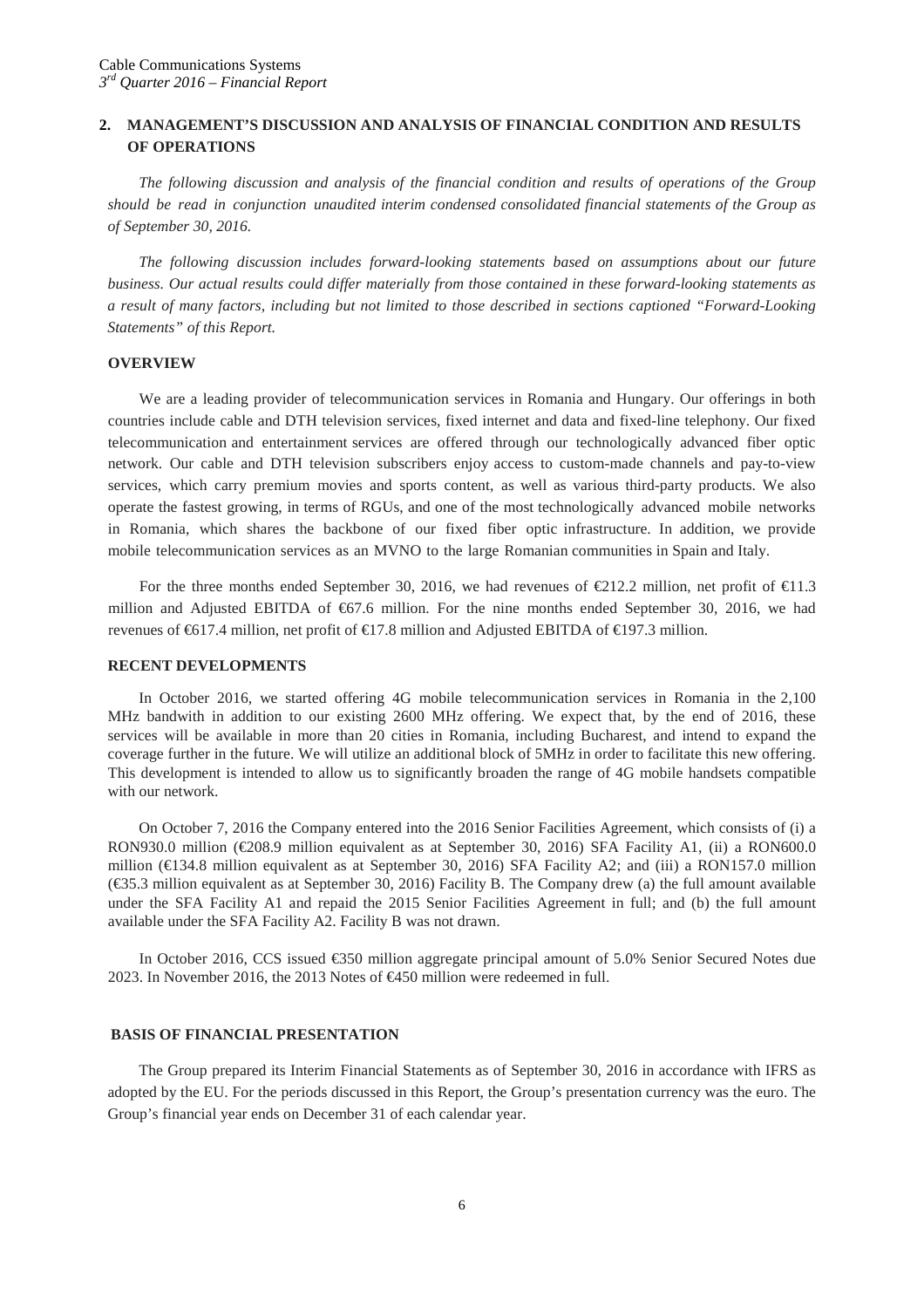#### **Functional Currencies and Presentation Currency**

Each Group entity prepares individual financial statements in its functional currency, which is the currency of the primary economic environment in which such entity operates. As our operations in Romania and Hungary generated approximately 73.1% and 16.1%, respectively, of our consolidated revenue for the three months ended September 30, 2016 and 72.6% and 16.2%, respectively, of our consolidated revenue for the nine months ended September 30, 2015 our principal functional currencies are the Romanian leu and the Hungarian forint.

The Group presents its consolidated Interim Financial Statements in euros. The Group uses the euro as the presentation currency of its consolidated Interim Financial Statements because management analysis and reporting is prepared in euros, as the euro is used as a reference currency in the telecommunication industry in the European Union.

## **Presentation of Revenue and Operating Expenses**

Our Board of Directors evaluates business and market opportunities and considers our results primarily on a country by country basis. We currently generate revenue and incur operating expenses in Romania, Hungary, Spain and Italy. Revenue and operating expenses from our operations are broken down into the following geographic segments: Romania, Hungary, Spain and Other (the Other segment includes Italy). See "*Results of Operations for the three and nine months ended September 30, 2015 and 2016*" in this Report.

In line with our management's consideration of the Group's revenue generation we further break down revenue generated by each of our four geographic segments in accordance with our five principal business lines: (1) cable TV; (2) fixed internet and data; (3) mobile telecommunication services; (4) fixed-line telephony; and (5) DTH.

#### **Exchange rates**

\_\_\_\_\_\_\_\_\_\_\_\_\_\_\_\_\_\_\_\_\_

In the three months period ended September 30, 2016 the Romanian leu and the Hungarian forint have remained stable relative to the euro compared to the three months period ended September 30, 2015: the Romanian leu has marginally depreciated with approximately 0.8% and the Hungarian forint has marginally appreciated with approximately 0.3%.

The following table sets out, where applicable, the period end and average exchange rates for the periods under review of the euro against each of our principal functional currencies and the U.S. dollar, in each case as reported by the relevant central bank on its website (unless otherwise stated):

| Value of one euro in the relevant<br>currency    | As at and for the three<br>months ended September 30, |        | As at and for the nine<br>months ended September 30, |        |  |
|--------------------------------------------------|-------------------------------------------------------|--------|------------------------------------------------------|--------|--|
|                                                  | 2015                                                  | 2016   | 2015                                                 | 2016   |  |
| Romanian leu $(RON)^{(1)}$                       |                                                       |        |                                                      |        |  |
|                                                  | 4.42                                                  | 4.45   | 4.42                                                 | 4.45   |  |
|                                                  | 4.43                                                  | 4.47   | 4.44                                                 | 4.49   |  |
| <b>Hungarian forint <math>(HUF)^{(2)}</math></b> |                                                       |        |                                                      |        |  |
|                                                  | 313.32                                                | 309.15 | 313.32                                               | 309.15 |  |
|                                                  | 312.02                                                | 311.21 | 309.01                                               | 312.19 |  |
| U.S. dollar $(USD)^{(1)}$                        |                                                       |        |                                                      |        |  |
|                                                  | 1.12                                                  | 1.12   | 1.12                                                 | 1.12   |  |
|                                                  | 1.11                                                  | 1.12   |                                                      | 1.12   |  |

(1) According to the exchange rates published by the National Bank of Romania.

(2) According to the exchange rates published by the Central Bank of Hungary.

In the three months ended September 30, 2016 we had a net foreign exchange gain of €8.7 million, compared to a net foreign exchange gain of €7.1 million in the three months ended September 30, 2015.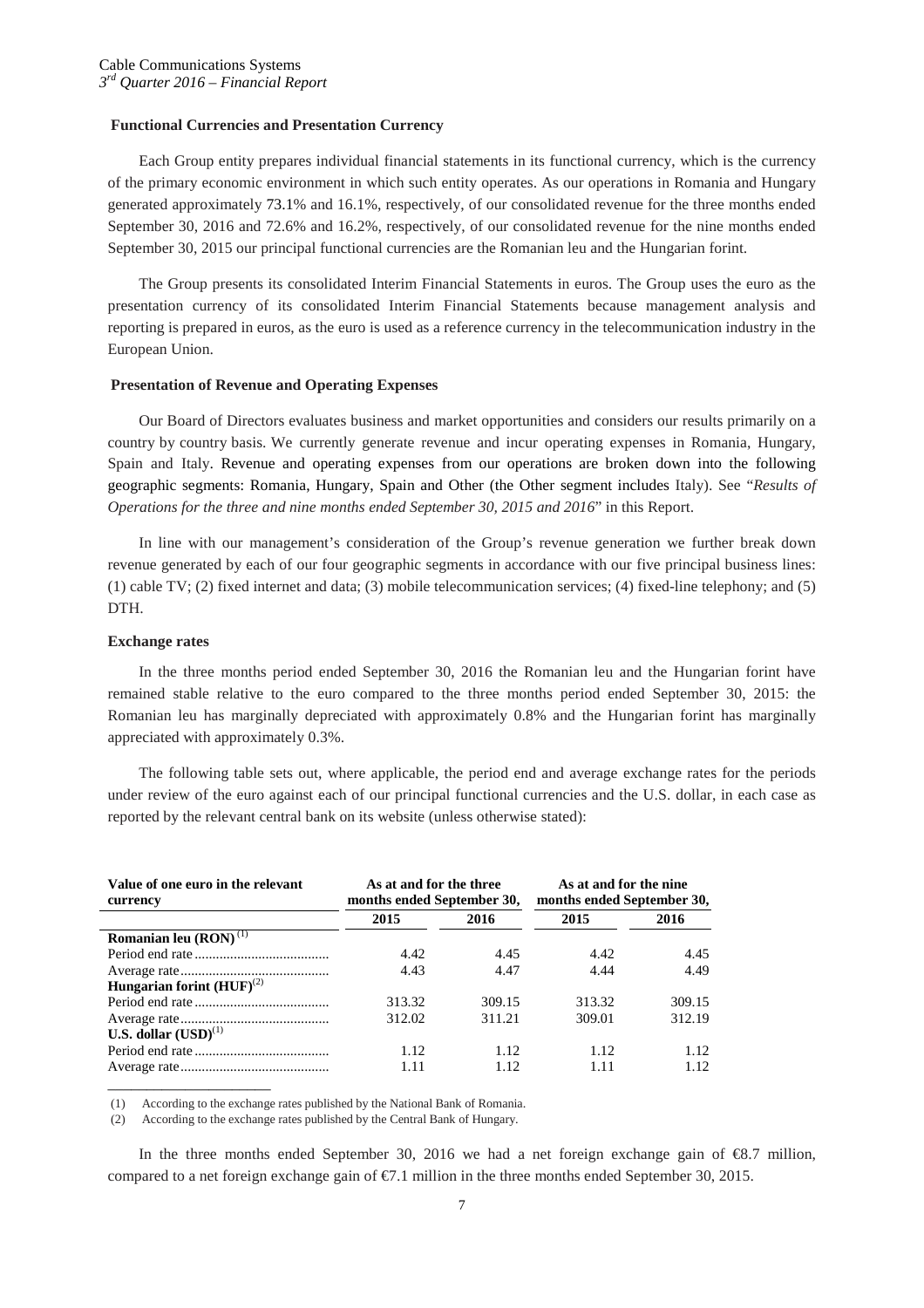In the nine months ended September 30, 2016 we had a net foreign exchange gain of €9.9 million, compared to a net foreign exchange gain of €8.1 million in the nine months ended September 30, 2015.

## **Growth in Business, RGUs and ARPU**

Our revenue is mostly a function of the number of our RGUs and ARPU. Neither of these terms is a measure of financial performance under IFRS, nor have these measures been reviewed by an outside auditor, consultant or expert. Each of these measures is derived from management estimates. As defined by our management, these terms may not be comparable to similar terms used by other companies.

The following table shows our RGUs (thousand) and monthly ARPU ( $\notin$ month) by geographic segment and business line as at and for the three month period ended September 30, 2015 and 2016:

|                                                  | As at and for the three months ended | % change |            |
|--------------------------------------------------|--------------------------------------|----------|------------|
| RGUs (thousand)/ARPU (€month)                    | September 30,                        |          |            |
|                                                  | 2015                                 | 2016     |            |
| Romania                                          |                                      |          |            |
| Cable TV                                         |                                      |          |            |
|                                                  | 2,693                                | 2,821    | 4.8%       |
|                                                  | 5.3                                  | 5.3      | $0.0\%$    |
| Fixed internet and data                          |                                      |          |            |
| <b>RGUs</b>                                      |                                      |          |            |
|                                                  | 1,821                                | 1,953    | 7.2%       |
| <b>ARPU</b>                                      | 99                                   | 112      | 13.1%      |
|                                                  | 5.1                                  | 5.0      | $(2.0)\%$  |
|                                                  | 38.9                                 | 35.5     | (8.7)%     |
| Mobile telecommunication services $(1)(2)$       |                                      |          |            |
| RGUs                                             | 2,490                                | 3,059    | 22.9%      |
| ARPU                                             | 3.0                                  | 3.6      | 20.0%      |
| Fixed-line telephony $(1)$                       |                                      |          |            |
| <b>RGUs</b>                                      |                                      |          |            |
|                                                  | 1,303                                | 1,231    | (5.5)%     |
|                                                  | 126                                  | 128      | 1.6%       |
| <b>ARPU</b>                                      |                                      |          |            |
|                                                  | 1.3                                  | 1.3      | 0.0%       |
|                                                  | 3.6                                  | 3.8      | 5.6%       |
| <b>DTH</b>                                       |                                      |          |            |
|                                                  | 682                                  | 650      | (4.7)%     |
|                                                  | 4.9                                  | 4.9      | $0.0\%$    |
| <b>Hungary</b><br>Cable TV                       |                                      |          |            |
|                                                  | 427                                  | 467      | 9.4%       |
|                                                  | 7.2                                  | 7.4      | 2.8%       |
| Fixed internet and data                          |                                      |          |            |
|                                                  | 370                                  | 417      | 12.7%      |
|                                                  | 7.6                                  | 7.7      | 1.3%       |
| Mobile telecommunication services <sup>(3)</sup> |                                      |          |            |
|                                                  | 17                                   | 15       | $(11.8)\%$ |
| ARPU                                             | 6.7                                  | 7.0      | 4.5%       |
| Fixed-line telephony                             |                                      |          |            |
|                                                  | 319                                  | 347      | 8.8%       |
|                                                  | 1.7                                  | 1.6      | (5.9)%     |
| <b>DTH</b>                                       |                                      |          |            |
|                                                  | 329                                  | 320      | (2.7)%     |
|                                                  | 7.7                                  | 8.1      | 5.2%       |
|                                                  |                                      |          |            |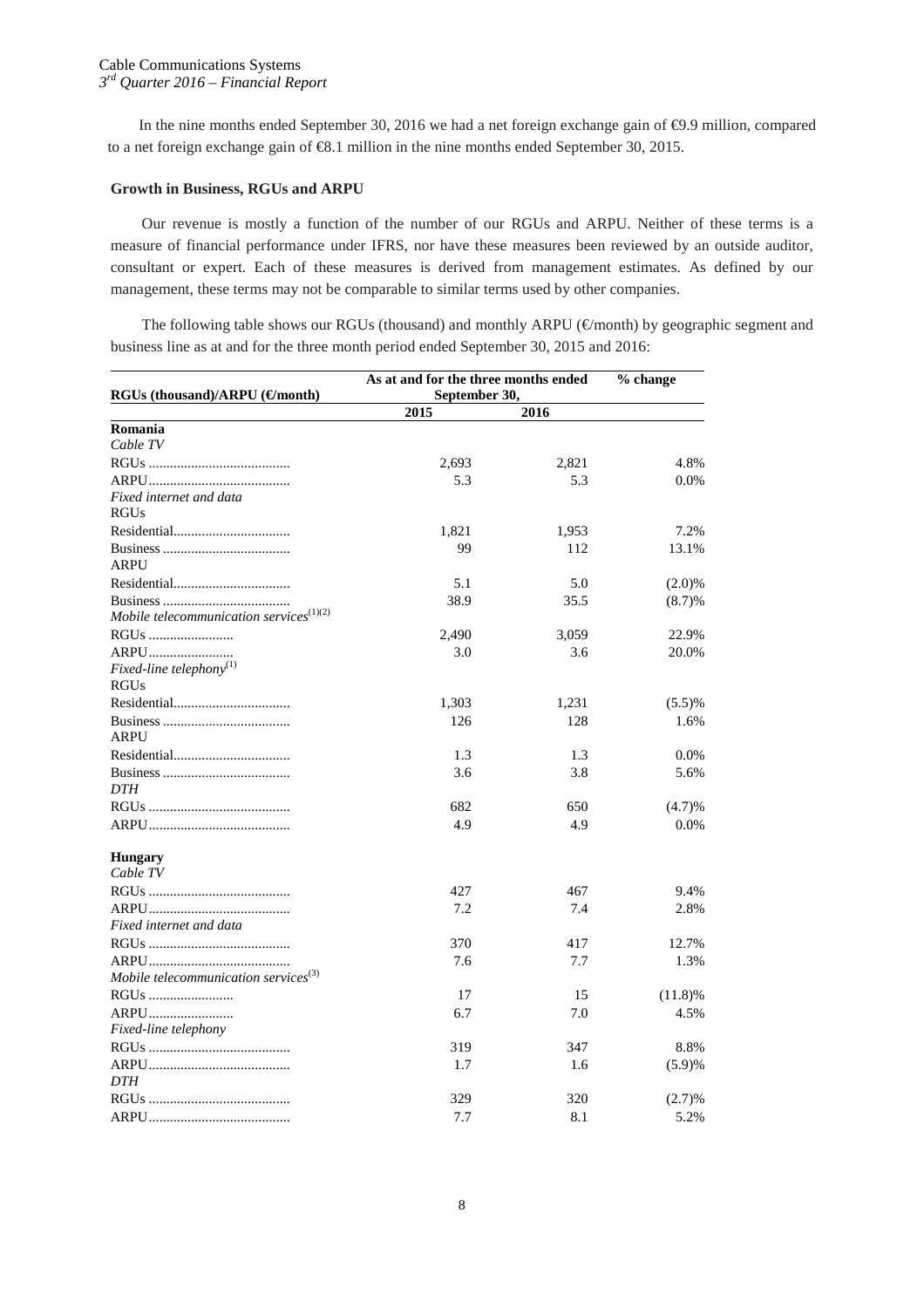| <b>Spain</b>                                                                       |           |            |                 |
|------------------------------------------------------------------------------------|-----------|------------|-----------------|
| Mobile telecommunication services <sup><math>(2)(4)</math></sup>                   |           |            |                 |
|                                                                                    | 560       | 598        | 6.8%            |
|                                                                                    | 11.3      | 11.5       | 1.8%            |
| Other $(5)$<br>Mobile telecommunication services <sup><math>(2)(4)(6)</math></sup> | 55<br>112 | 74<br>10.4 | 34.5%<br>(7.1)% |

(1) As at December 31, 2015, we reallocated certain service revenue between business lines in order to properly reflect their nature.

(2) As at June 30, 2016, we aggregated RGUs from our previously reported mobile telephony and mobile internet and data business lines and currently report them as part of our mobile telecommunication services business line. Comparative data for period ended September 30, 2015 is restated accordingly.

(3) Includes mobile internet and data services offered as a reseller through the Telenor network under our "Digi" brand.

(4) As an MVNO.

(5) Includes Italy.

(6) As at December 31, 2015, we revised our definition of mobile telephony RGUs in Italy to capture only SIM cards with active traffic in the last month of the relevant period. The revision was made to ensure consistency with our accounting for pre-paid mobile telecommunication services business line RGUs and ARPU in Spain. Comparative data for period ended September 30, 2015 is restated accordingly.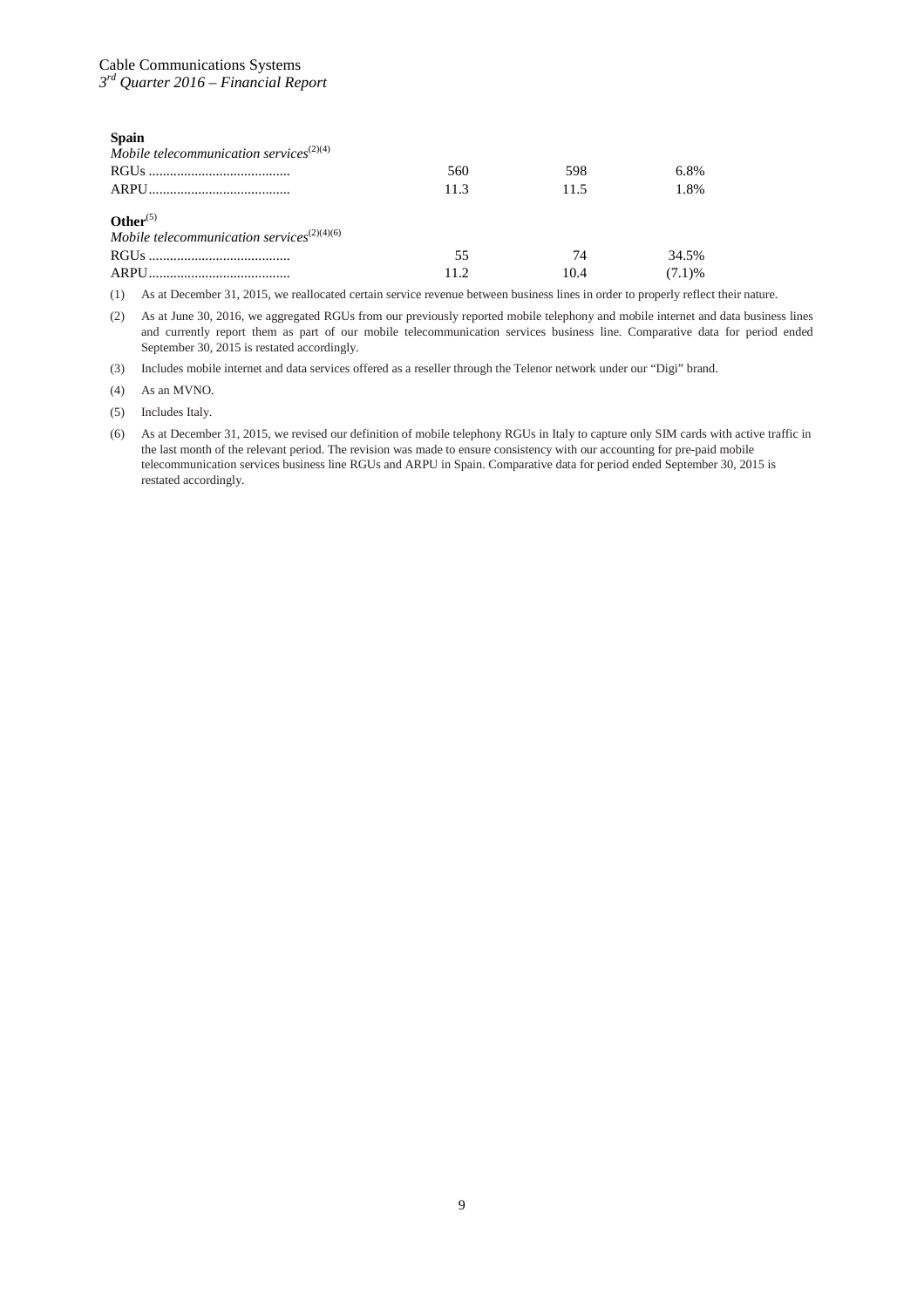## **HISTORICAL RESULTS OF OPERATIONS**

## **Results of Operations for the three months ended September 30, 2015 and 2016**

|                                              | As at and for the three months<br>ended September 30, |                       | As at and for the nine months<br>ended September 30, |        |  |
|----------------------------------------------|-------------------------------------------------------|-----------------------|------------------------------------------------------|--------|--|
|                                              | $2015^{(1)}$                                          | 2016                  | $2015^{(1)}$                                         | 2016   |  |
|                                              |                                                       | $(\epsilon$ millions) |                                                      |        |  |
| <b>Revenues</b>                              |                                                       |                       |                                                      |        |  |
| Romania                                      | 137.6                                                 | 156.3                 | 397.0                                                | 450.3  |  |
| Hungary                                      | 31.3                                                  | 34.1                  | 93.7                                                 | 100.3  |  |
| Spain                                        | 19.2                                                  | 21.1                  | 53.8                                                 | 63.4   |  |
| Other                                        | 1.9                                                   | 2.5                   | 5.5                                                  | 6.9    |  |
| Discontinued operations                      |                                                       |                       | 3.8                                                  |        |  |
| Elimination of intersegment revenues         | (0.7)                                                 | (1.9)                 | (2.0)                                                | (3.5)  |  |
| <b>Total revenues</b>                        | 189.3                                                 | 212.2                 | 551.7                                                | 617.4  |  |
| Other income/(Other expenses)                | (0.3)                                                 | (4.2)                 | (1.1)                                                | (1.5)  |  |
| Gain from sale of discontinued operations    | (0.2)                                                 | $\blacksquare$        | 21.7                                                 |        |  |
|                                              |                                                       |                       |                                                      |        |  |
| <b>Operating expenses</b>                    |                                                       |                       |                                                      |        |  |
| Romania                                      | 90.7                                                  | 103.5                 | 266.9                                                | 299.5  |  |
| Hungary                                      | 19.1                                                  | 21.4                  | 56.7                                                 | 60.9   |  |
| Spain                                        | 16.0                                                  | 17.5                  | 45.6                                                 | 52.0   |  |
| Other                                        | 2.2                                                   | 4.1                   | 7.00                                                 | 11.2   |  |
| Discontinued operations                      |                                                       |                       | 2.98                                                 |        |  |
| Elimination of intersegment expenses         | (0.7)                                                 | (1.9)                 | (2.0)                                                | (3.5)  |  |
| Depreciation, amortization and impairment of |                                                       |                       |                                                      |        |  |
| tangible and intangible assets               | 42.6                                                  | 42.8                  | 136.7                                                | 138.5  |  |
| <b>Total operating expenses</b>              | 169.9                                                 | 187.5                 | 513.8                                                | 558.6  |  |
| <b>Operating profit</b>                      | 18.9                                                  | 20.6                  | 58.5                                                 | 57.3   |  |
|                                              |                                                       |                       |                                                      |        |  |
| Finance income                               | 7.3                                                   | 8.7                   | 24.5                                                 | 14.7   |  |
| Finance expense                              | (15.4)                                                | (14.4)                | (50.0)                                               | (42.8) |  |
| Net finance costs                            | (8.1)                                                 | (5.6)                 | (25.5)                                               | (28.1) |  |
|                                              |                                                       |                       |                                                      |        |  |
| <b>Profit before taxation</b>                | 10.8                                                  | 14.9                  | 33.0                                                 | 29.2   |  |
| Income tax expense                           | 0.3                                                   | (3.7)                 | (2.6)                                                | (11.4) |  |
| Profit/(loss) for the period                 | 11.1                                                  | 11.3                  | 30.3                                                 | 17.8   |  |

(1) In late 2015, we made certain adjustments that relate to the entire year ended December 31, 2015. Comparative information for the three and nine months ended September 30, 2015 has been restated.

## *Revenue*

Our revenue (excluding intersegment revenue, other income and gain from sale of discontinued operations) for the three months period ended September 30, 2016 was €212.2 million, compared with €189.3 million for the three months period ended September 30, 2015, an increase of 12.1% and €617.4 million, compared with €551.7 million for the nine months period ended September 30, 2015, an increase of 11.9%.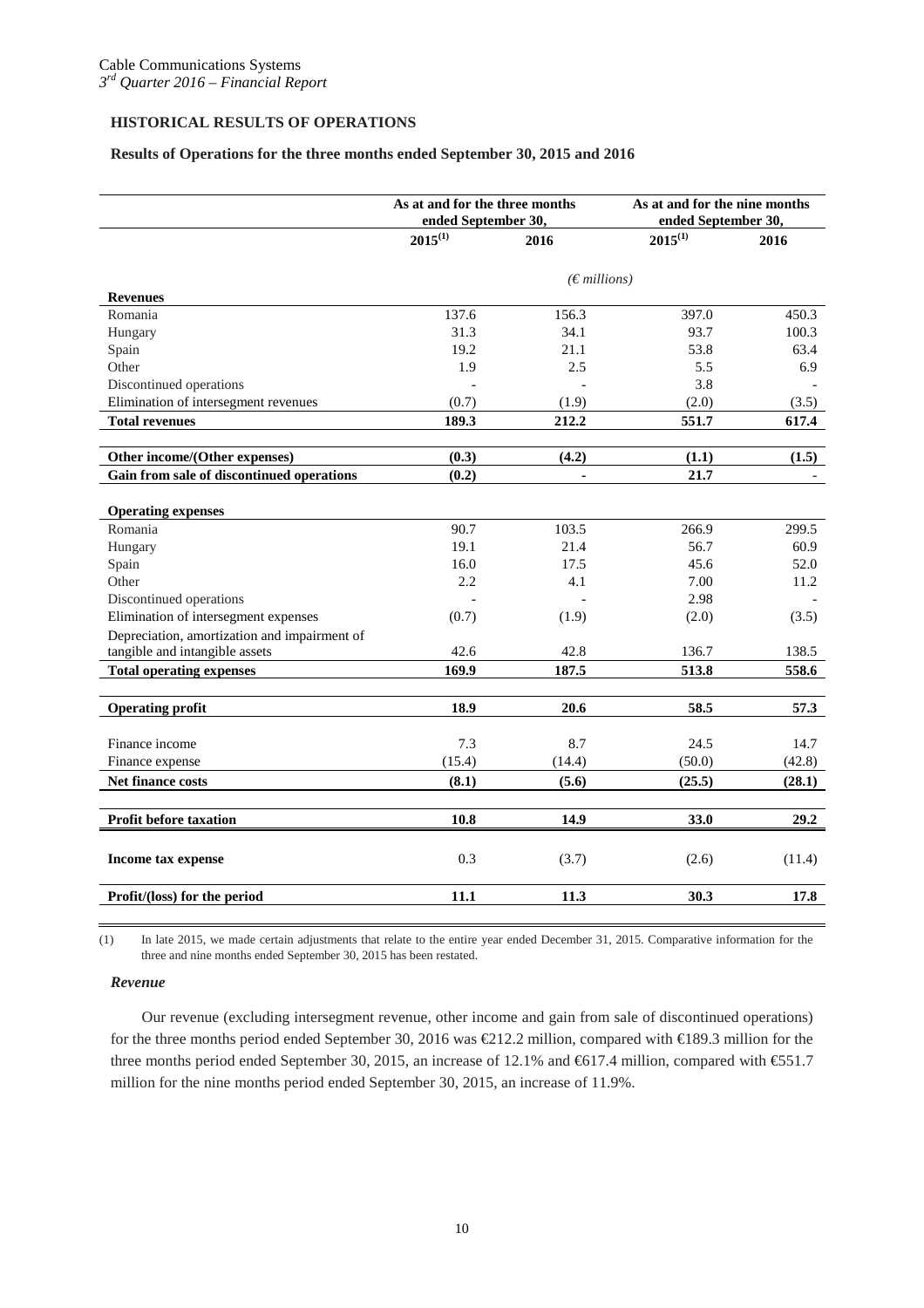## Cable Communications Systems *3rd Quarter 2016 – Financial Report*

The following table shows the distribution of revenue by geographic segment and business line for the three and nine month period ended September 30, 2015 and 2016:

|                                                                     |              | As at and for the three months ended As at and for the nine months ended<br>September 30,<br>September 30, |                       |                          |       |            |  |
|---------------------------------------------------------------------|--------------|------------------------------------------------------------------------------------------------------------|-----------------------|--------------------------|-------|------------|--|
|                                                                     | $2015^{(1)}$ | 2016                                                                                                       | % change              | $2015^{(1)}$             | 2016  | % change   |  |
| <b>Continuous Operations</b><br>Romania                             |              |                                                                                                            | $(\epsilon$ millions) |                          |       |            |  |
|                                                                     | 42.5         | 44.2                                                                                                       | 4.0%                  | 124.2                    | 131.1 | 5.6%       |  |
| Fixed internet and data                                             | 39.2         | 41.2                                                                                                       | 5.1%                  | 116.2                    | 121.8 | 4.8%       |  |
| Mobile telecommunication services <sup><math>(2)</math></sup> .     | 22.0         | 32.4                                                                                                       | 47.3%                 | 58.3                     | 88.1  | 51.1%      |  |
| Fixed-line telephony                                                | 6.4          | 6.3                                                                                                        | $-1.6%$               | 19.3                     | 19.0  | $-1.6%$    |  |
|                                                                     | 10.1         | 9.7                                                                                                        | $-4.0\%$              | 30.3                     | 29.2  | $-3.6%$    |  |
| Other revenue $(3)$                                                 | 17.0         | 21.4                                                                                                       | 25.9%                 | 47.5                     | 59.1  | 24.4%      |  |
| $Total \dots \dots \dots \dots \dots \dots \dots \dots \dots \dots$ | 137.2        | 155.1                                                                                                      | 13.0%                 | 395.8                    | 448.2 | 13.2%      |  |
| <b>Hungary</b>                                                      |              |                                                                                                            |                       |                          |       |            |  |
|                                                                     | 9.1          | 10.2                                                                                                       | 12.1%                 | 27.3                     | 29.8  | 9.2%       |  |
| Fixed internet and data                                             | 8.3          | 9.6                                                                                                        | 15.7%                 | 24.7                     | 27.9  | 13.0%      |  |
| Mobile telecommunication services <sup><math>(4)</math></sup> .     | 0.4          | 0.3                                                                                                        | $-25.0%$              | 1.1                      | 0.9   | $-18.2%$   |  |
| Fixed-line telephony                                                | 1.6          | 1.7                                                                                                        | 6.3%                  | 5.2                      | 5.1   | $-1.9%$    |  |
|                                                                     | 7.6          | 7.8                                                                                                        | 2.6%                  | 22.8                     | 23.1  | 1.3%       |  |
| Other revenue $(3)$                                                 | 4.3          | 4.5                                                                                                        | 4.7%                  | 12.6                     | 13.5  | 7.1%       |  |
| $Total \dots \dots \dots \dots \dots \dots \dots \dots \dots \dots$ | 31.3         | 34.1                                                                                                       | 8.9%                  | 93.7                     | 100.3 | 7.0%       |  |
| Spain                                                               |              |                                                                                                            |                       |                          |       |            |  |
| Mobile telecommunication services <sup><math>(2)</math></sup> .     | 18.9         | 20.7                                                                                                       | 9.5%                  | 52.7                     | 62.1  | 17.8%      |  |
| Other revenue $(3)$                                                 | 0.1          | 0.1                                                                                                        | 0.0%                  | 0.2                      | 0.2   | 0.0%       |  |
| $Total \dots \dots \dots \dots \dots \dots \dots \dots \dots \dots$ | 18.9         | 20.7                                                                                                       | 9.5%                  | 53.0                     | 62.3  | 17.5%      |  |
| Other $(5)$                                                         |              |                                                                                                            |                       |                          |       |            |  |
| Mobile telecommunication services $(2)$ .                           | 1.9          | 2.2                                                                                                        | 15.8%                 | 5.4                      | 6.5   | 20.4%      |  |
| Other revenue $(3)$                                                 | 0.1          | $\overline{\phantom{a}}$                                                                                   | $-100.0\%$            | 0.1                      | 0.1   | 0.0%       |  |
| $Total$                                                             | 1.9          | 2.2                                                                                                        | 15.8%                 | 5.5                      | 6.6   | $20.0\%$   |  |
| <b>Total Continuous Operations</b>                                  |              |                                                                                                            |                       |                          |       |            |  |
|                                                                     | 189.3        | 212.2                                                                                                      | 12.1%                 | 547.9                    | 617.4 | $12.7\%$   |  |
| <b>Discontinued Operations</b>                                      |              |                                                                                                            |                       |                          |       |            |  |
| <b>DTH</b>                                                          |              |                                                                                                            |                       |                          |       |            |  |
| Other revenues                                                      |              |                                                                                                            | N.M.                  | 3.8                      |       | $-100.0\%$ |  |
|                                                                     |              |                                                                                                            | N.M.                  | $\overline{\phantom{a}}$ |       | N.M.       |  |
| <b>Total Discontinued Operations</b>                                |              |                                                                                                            | N.M.                  | 3.8                      |       | $-100.0\%$ |  |
| <b>Total</b>                                                        | 189.3        | 212.2                                                                                                      | 12.1%                 | 551.7                    | 617.4 | 11.9%      |  |

(1) In late 2015, we made certain adjustments that relate to the entire year ended December 31, 2015. Those adjustments primarily relate to reallocation of revenue from promotions, net accounting for energy trading activities, recognition of embedded derivative assets and accelerated amortization of external financing costs. Comparative information for the three and nine months ended September 30, 2015 has been restated accordingly. For the year ended December 31, 2015, we reallocated certain service revenue between business lines in order to properly reflect their nature. Comparative information for the three and nine months ended September 30, 2015 has been restated accordingly.

(2) As at June 30, 2016, we aggregated certain revenue to report it as part of our mobile telecommunication services business line. That revenue is reported under the caption "Telephony Revenues" in Note 9 of the Interim Financial Statements. The remaining revenue that is reported under that caption in the Interim Financial Statements is presented in this Report as fixed-line telephony revenue. Comparative information for the three and nine months period ended September 30, 2015 has been restated accordingly.

(3) Includes sales of CPE (primarily mobile handsets and satellite signal receivers and decoders), own content to other operators, advertising revenue from own TV and radio channels and sundry penalties invoiced to subscribers.

(4) Includes mobile internet and data revenue.

(5) Includes revenue from operations in Italy.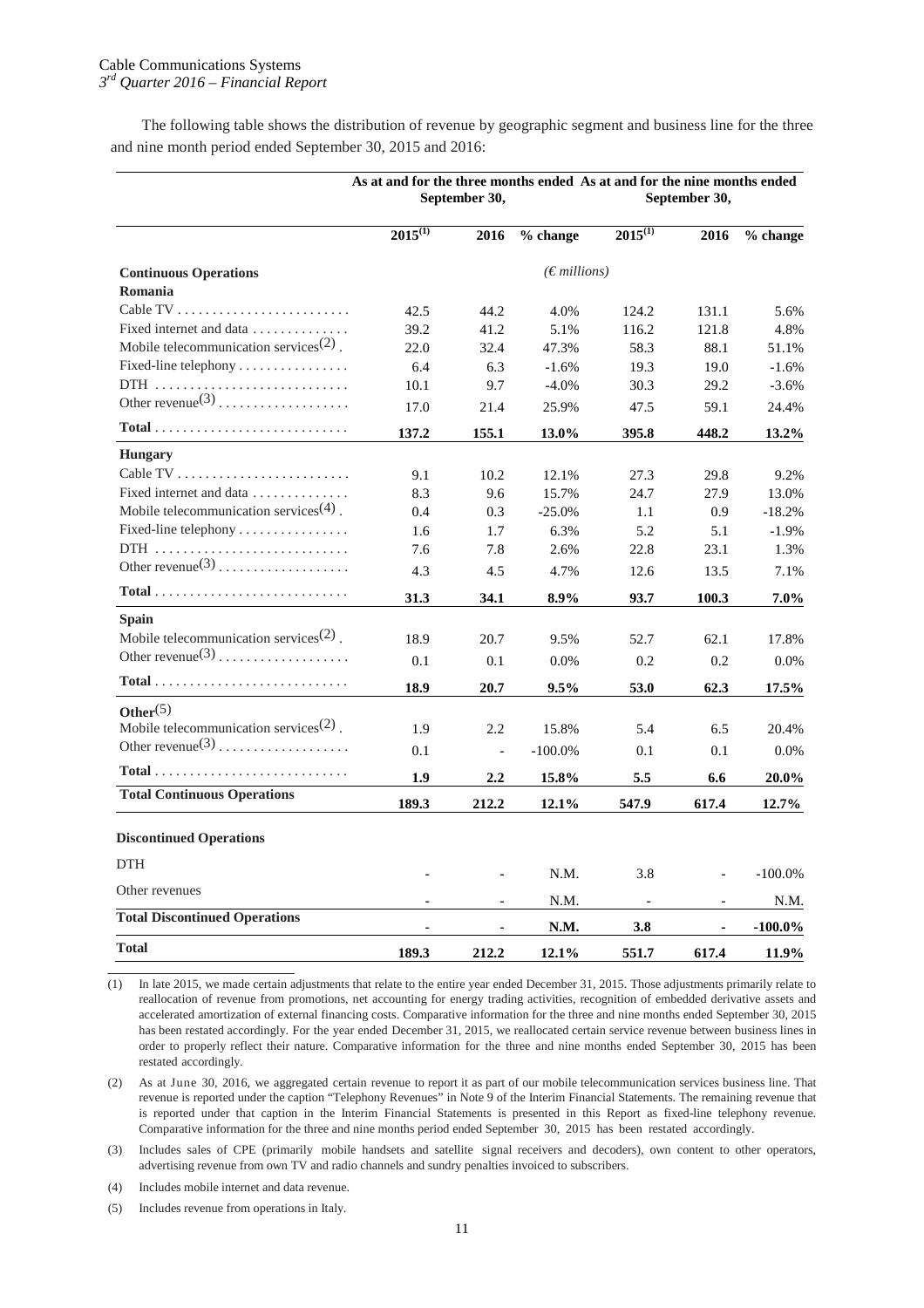*Revenue in Romania* for the three months period ended September 30, 2016 was €155.1 million compared with €137.2 million for the three months period ended September 30, 2015, an increase of 13.0%. Revenue growth in Romania was primarily driven by an increase in our mobile telecommunication services RGUs and ARPU, cable TV and fixed internet and data RGUs and an increase in other revenues. Mobile telecommunication services RGUs increased from approximately 2,490 thousand as at September 30, 2015 to approximately 3,059 thousand as at September 30, 2016, an increase of approximately 22.9%. Mobile telecommunication services ARPU increased to an average €3.6/month for the three months period ended September 30, 2016, compared to an average €3.0/month for the three months period ended September 30, 2015, an increase of approximately 20% primarily as a result of certain changes in the mix of subscription packages, customers upgrading to higher-value services and overall traffic increases. Our cable TV RGUs increased from approximately 2,693 thousand as at September 30, 2015 to approximately 2,821 thousand as at September 30, 2016, an increase of approximately 4.8%, and our residential fixed internet and data RGUs increased from approximately 1,821 thousand as at September 30, 2015 to approximately 1,953 thousand as at September 30, 2016, an increase of approximately 7.2%. These increases were primarily due to investments in expanding and upgrading our fixed fiber optics network enabling more customers to be connected. Other revenues increased mainly as a result of sales of handsets and other equipment to our customers. Growth in our mobile telecommunication services, cable TV, fixed internet and data and other revenue was partially offset by a decrease in revenue generated by our DTH and fixed-line telephony businesses as a result of decreases in RGUs in both business lines. DTH RGUs decreased from 682 thousand as at September 30, 2015 to 650 thousand as at September 30, 2016, a decrease of approximately 4.7%. This decrease was primarily driven a number of DTH subscribers terminated their contracts, moved to our competitors or migrated from our DTH services to our cable TV services. Residential fixed-line telephony RGUs decreased from approximately 1,303 thousand as at September 30, 2015 to approximately 1,231 thousand as at September 30, 2016, a decrease of approximately 5.5%.

*Revenue in Hungary* for the three months period ended September 30, 2016 was €34.1 million, compared with €31.3 million for the three months period ended September 30, 2015, an increase of 8.9%. The increase in revenue in Hungary was principally due to an increase in our cable TV and fixed internet and data RGUs and an increase in other revenues. Our cable TV RGUs increased from approximately 427 thousand as at September 30, 2015 to approximately 467 thousand as at September 30, 2016, an increase of approximately 9.4%, our fixed internet and data RGUs increased from approximately 370 thousand as at September 30, 2015 to approximately 417 thousand as at September 30, 2016, an increase of approximately 12.7 %, and our fixed-line telephony RGUs increased from approximately 319 thousand as at September 30, 2015 to approximately 347 thousand as at September 30, 2016, an increase of approximately 8.8%. These increases were partially driven by our investments in expanding and upgrading our fixed fiber optic network in Hungary. Other revenue increased primarily as a result of additional revenue from network management agreements with smaller local cable and internet providers. Our mobile telecommunication services RGUs decreased from approximately 17 thousand as at September 30, 2015 to approximately 15 thousand as at September 30, 2016, or by approximately 11.8%, primarily due to the decrease in our DTH subscribers who also terminated their mobile contracts. Our DTH RGUs decreased from approximately 329 thousand as at September 30, 2015 to approximately 320 thousand as at September 30, 2016, a decrease of approximately 2.7%. A number of DTH subscribers terminated their contracts, moved to our competitors or migrated from our DTH services to our cable TV services.

*Revenue in Spain* for the three months period ended September 30, 2016 was €20.7 million, compared with €18.9 million for the three months period ended September 30, 2015, an increase of 9.5%. The increase in our Spain revenue was primarily due to the increase in mobile telecommunication services RGUs from approximately 560 thousand as at September 30, 2015 to approximately 598 thousand as at September 30, 2016, an increase of approximately 6.8%, primarily due to new customer acquisitions as a result of more attractive mobile and data offerings.

*Revenue in Other* represented revenue from our operations in Italy and for the three months period ended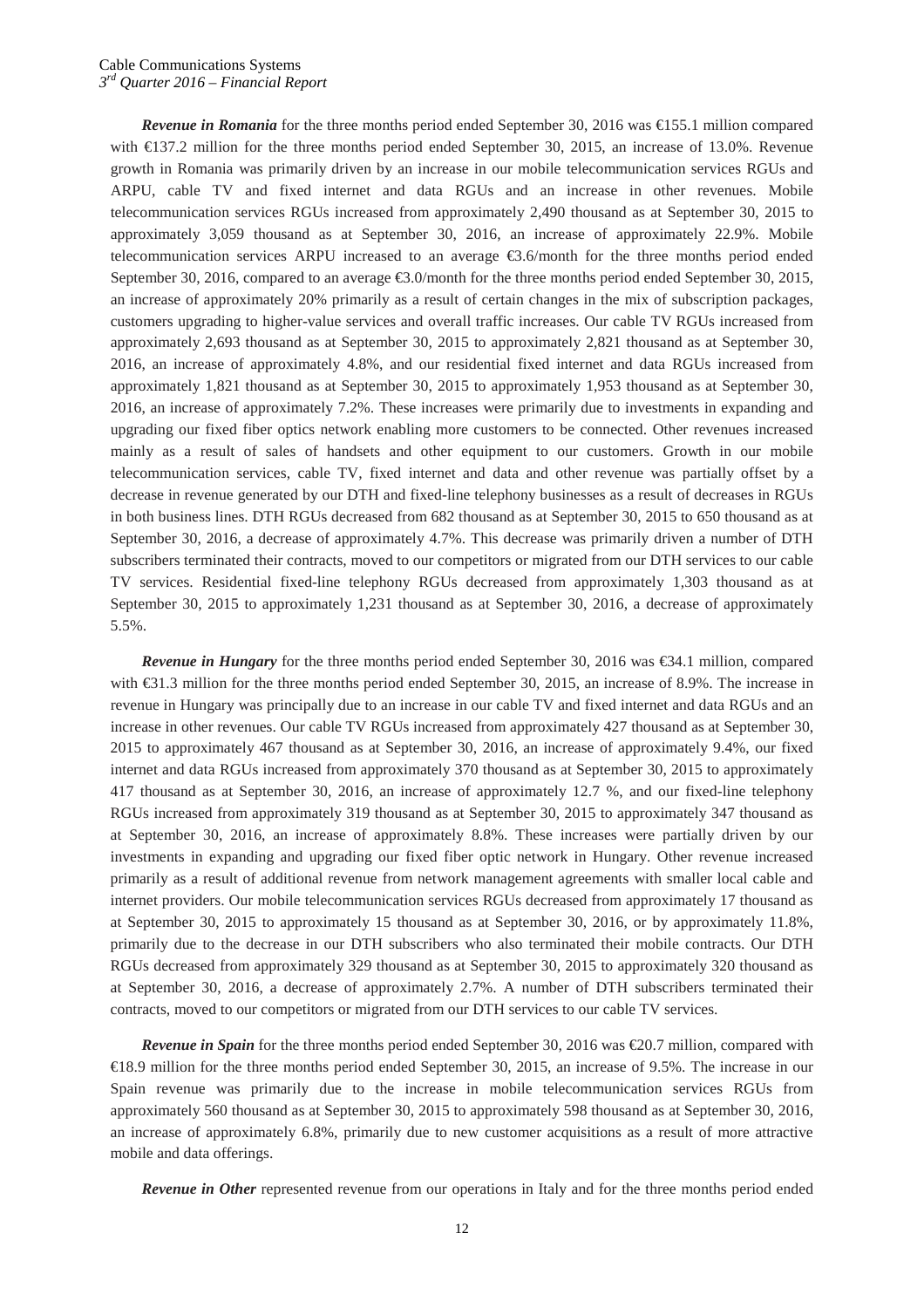September 30, 2016 was €2.2 million, compared with €1.9 million for the three months period ended September 30, 2015, an increase of 15.8%. The increase in our revenue in Italy was primarily due to the increase in mobile telecommunication services RGUs from approximately 55 thousand as at September 30, 2015 to approximately 74 thousand as at September 30, 2016, an increase of approximately 34.5%, primarily due to new customer acquisitions as a result of more attractive mobile and data offerings.

## **Total operating expenses**

Our total operating expenses (excluding intersegment expenses and other expenses, but including depreciation, amortization and impairment) for the three and nine months period ended September 30, 2016 were €187.5 million and €558.6 million, compared with €169.9 million and €510.7 million for the three and nine months period ended September 30, 2015, an increase of 8.7% and 10.4%, respectively.

|                                                        | As at and for the three months<br>ended September 30, |                       | As at and for the nine<br>months ended September 30, |       |
|--------------------------------------------------------|-------------------------------------------------------|-----------------------|------------------------------------------------------|-------|
|                                                        | $2015$ <sup>(1)</sup>                                 | 2016                  | $2015^{(1)}$                                         | 2016  |
| <b>Continuing operations</b>                           |                                                       | $(\epsilon$ millions) |                                                      |       |
|                                                        | 90.4                                                  | 103.0                 | 266.1                                                | 298.3 |
|                                                        | 19.1                                                  | 21.4                  | 56.7                                                 | 60.9  |
|                                                        | 15.8                                                  | 16.6                  | 44.8                                                 | 50.5  |
| Other <sup>`</sup>                                     | 2.0                                                   | 3.7                   | 6.5                                                  | 10.4  |
| Depreciation, amortization and impairment              |                                                       |                       |                                                      |       |
| of tangible and intangible assets                      | 42.6                                                  | 42.8                  | 136.6                                                | 138.5 |
| Total operating expenses of continuing                 |                                                       |                       |                                                      |       |
| operations                                             | 169.9                                                 | 187.5                 | 510.7                                                | 558.6 |
| <b>Discontinued operations</b>                         |                                                       |                       |                                                      |       |
|                                                        |                                                       |                       | 3.0                                                  |       |
| Depreciation, amortization and impairment of           |                                                       |                       |                                                      |       |
| tangible and intangible assets                         |                                                       |                       | 0.1                                                  |       |
| Total operating expenses of discontinued<br>operations |                                                       |                       | 3.1                                                  |       |
|                                                        |                                                       |                       |                                                      |       |
| <b>Total operating expenses</b>                        | 169.9                                                 | 187.5                 | 513.8                                                | 558.6 |

(1) In late 2015, we made certain adjustments that relate to the entire year ended December 31, 2015. Those adjustments primarily relate to reallocation of revenue from promotions, net accounting for energy trading activities, recognition of embedded derivative assets and accelerated amortization of external financing costs. Comparative information for the three and nine months ended September 30, 2015 was restated accordingly.

(2) Includes operating expenses of operations in Italy and certain minor operating expenses of CCS.

*Operating expenses in Romania* for three months period ended September 30, 2016 were €103.0 million, compared with €90.4 million for the three months period ended September 30, 2015, an increase of 13.9%. This increase was primarily due to increase in interconnection charges associated with our mobile offerings, increase in salaries, increase in acquisitions of handsets and other equipment and increase in rental costs related to increased number of mobile sites and shops.

*Operating expenses in Hungary* for the three months period ended September 30, 2016 were  $\epsilon$ 21.4 million, compared with €19.1 million for the three months period ended September 30, 2015, an increase of 12.0%. The trend was primarily due to the increase in direct costs associated with increases in RGUs. In the second quarter of 2016 we have initiated certain limited engineering works for certain base stations in Hungary, which led to increase in salaries expenses and rent expenses in the three months period ended September 30, 2016.

*Operating expenses in Spain* for the three months period ended September 30, 2016 were €16.6 million,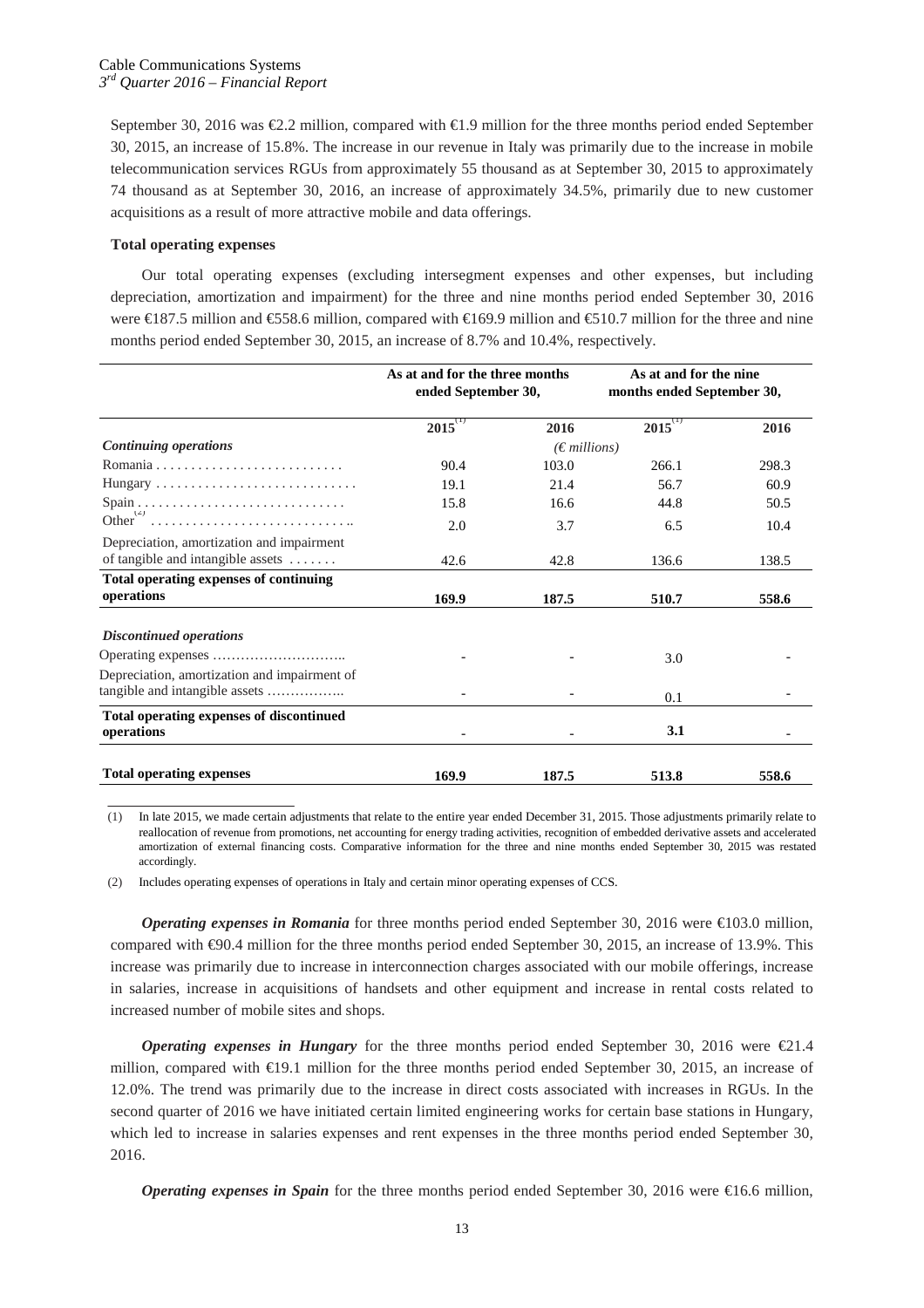compared with €15.8 million for the three months period ended September 30, 2015, an increase of 5.1%. This increase resulted from increased data traffic and larger interconnection costs.

*Operating expenses in Other* represented expenses of our operations in Italy and certain minor expenses of CCS and for the three months period ended September 30, 2016 were €3.7 million, compared with €2.0 million for the three months period ended September 30, 2015, an increase of 85.0%. The increase was primarily due to increased interconnection charges resulting from increased data traffic and higher RGUs in Italy.

*Operating expenses of discontinued operations* represented expenses of our operations in the Czech Republic and for the nine months ended September 30, 2015 were €3.0 million. Our Czech subsidiary was disposed of in April 2015.

## **Depreciation, amortization and impairment of tangible and intangible assets**

The table below sets out information on depreciation, amortization and impairment of our tangible and intangible assets for the three months period ended September 30, 2015 and 2016.

|                                                              | As at and for the three months<br>As at and for the nine months<br>ended September 30,<br>ended September 30, |                       |       |       |  |
|--------------------------------------------------------------|---------------------------------------------------------------------------------------------------------------|-----------------------|-------|-------|--|
|                                                              | 2015                                                                                                          | 2016                  | 2015  | 2016  |  |
| Continuing operations<br>Depreciation of property, plant and |                                                                                                               | $(\epsilon$ millions) |       |       |  |
|                                                              | 28.4                                                                                                          | 27.4                  | 86.4  | 81.2  |  |
| Amortization of non-current intangible                       |                                                                                                               |                       |       |       |  |
|                                                              | 6.2                                                                                                           | 8.5                   | 17.6  | 25.8  |  |
| Amortization of programme assets                             | 8.0                                                                                                           | 6.9                   | 32.7  | 31.3  |  |
| Impairment of property, plant and                            |                                                                                                               |                       |       |       |  |
|                                                              |                                                                                                               |                       | (0.1) | 0.2   |  |
| <b>Total continuing operations</b>                           | 42.6                                                                                                          | 42.8                  | 136.6 | 138.5 |  |
| Discontinued operations <sup>(1)</sup>                       |                                                                                                               |                       | 0.1   |       |  |
| <b>Total</b>                                                 | 42.6                                                                                                          | 42.8                  | 136.7 | 138.5 |  |

(1) Includes depreciation in the Czech Republic disposed of in April 2015.

## **Depreciation of property, plant and equipment**

Depreciation of property, plant and equipment for continuing operations was €27.4 million for the three months period ended September 30, 2016, compared with €28.4 million for the three months period ended September 30, 2015, a decrease of 3.5%. This decrease was primarily due the termination of depreciation periods for an increased amount of CPE and other equipment.

## **Amortization of non-current intangible assets**

Amortization of non-current intangible assets for continuing operations was €8.5 million for the three months period ended September 30, 2016, compared with  $66.2$  million for the three months period ended September 30, 2015, an increase of 37.1%. This increase is mainly due to acquisition of 2600 MHz and 3700 MHz mobile telecommunication licenses in Romania in August 2015 and in October 2015 and the acquisition of the 3800 MHz mobile telecommunication licenses in Hungary in the second quarter of 2016, as well as other purchases of software licenses required for the operation of our mobile telecommunication equipment.

## **Amortization of program assets**

Amortization of program assets was €6.9 million for continuing operations for the three months period ended September 30, 2016, compared with €8.0 million for the three months period ended September 30, 2015, a decrease of 13.8%. The decrease comes mainly from variation in the amortisation of movies licenses.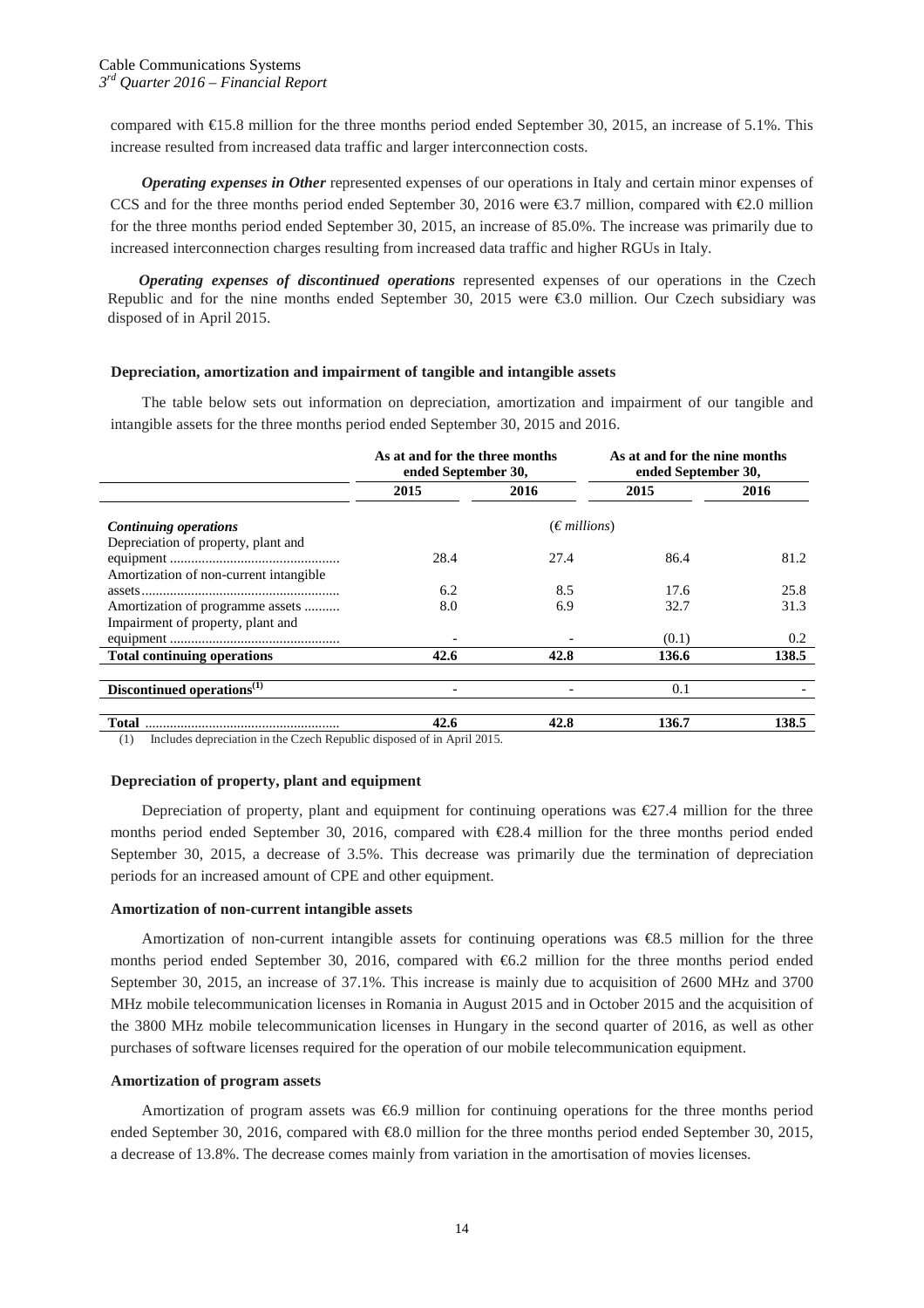## **Other income/(expense)**

We recorded €4.2 million of other expenses in the three months period ended September 30, 2016, compared with €0.3 million of other expense in the three months ended September 30, 2015. This reflected mark-to-market loss from fair value assessment of energy trading contracts.

#### **Operating profit**

For the reasons set forth above, our operating profit was €20.6 million for the three months period ended September 30, 2016, compared with €18.9 million for the three months period ended September 30, 2015.

#### **Net finance income/(expense)**

We recognized net finance expense of  $\epsilon$ 5.6 million in the three months period ended September 30, 2016, compared with €8.1 million for the three months period ended September 30, 2015, a decrease of 30.9%. This decrease was primarily the result of lower interest expense in the current period, as the principal of the 2015 Senior Facility Agreement has decreased after principal repayments made in fourth quarter 2015 and second quarter 2016. Interest expense was in amount of  $\in$ 1.3 million in the three months ended September 30, 2016, compared with €12.3 million in the three months ended September 30, 2015. In addition, the fair value of the derivative instruments has generated higher losses in the three month period ended September 30, 2106 up to €2.7 million compared to €1.4 million in the three month period ended September 30, 2105. Finally, foreign exchange gain increased to  $\mathfrak{S}3$ . million in the three months ended September 30, 2016, compared with  $\mathfrak{F}7.1$ million in the three months ended September 30, 2015.

## **Profit/(loss) before taxation**

For the reasons set forth above, our profit before taxation was €14.9 million in the three months period ended September 30, 2016, compared with €10.8 million for the three months period ended September 30, 2015.

#### **Income tax credit/(expense)**

An income tax credit of  $\epsilon$ 3.7 million was recognized in the three months period ended September 30, 2016, compared to a tax expense of €0.3 million recognized in the three months period ended September 30, 2015.

## **Net profit/(loss) for the three months period ended September 30, 2016**

For the reasons set forth above, our net profit was €11.3 million in the three months period ended September 30, 2016, compared with €1.1 million for the three months ended September 30, 2015.

## **LIQUIDITY AND CAPITAL RESOURCES**

Historically, our principal sources of liquidity have been our operating cash flows as well as debt financing. Going forward, we expect to fund our cash obligations and capital expenditures primarily out of our operating cash flows, credit facilities and letter of guarantee facilities. We believe that our operating cash flows will continue to allow us to maintain a flexible capital expenditure policy.

All of our businesses have historically produced positive operating cash flows that are relatively constant from month to month. Variations in our aggregate cash flow during the periods under review principally represented increased or decreased cash flow used in investing activities and cash flow from financing activities.

We have made and intend to continue to make significant investments in the growth of our businesses by expanding our mobile telecommunication network and our fixed fiber optic networks, acquiring new and renewing existing content rights, procuring CPE which we provide to our customers and exploring other investment opportunities on an opportunistic basis in line with our current business model. We believe that we will be able to continue to meet our cash flow needs by the acceleration or deceleration of our growth and expansion plans.

#### **Historical cash flows**

The following table sets forth our consolidated cash flows from operating activities for the three and nine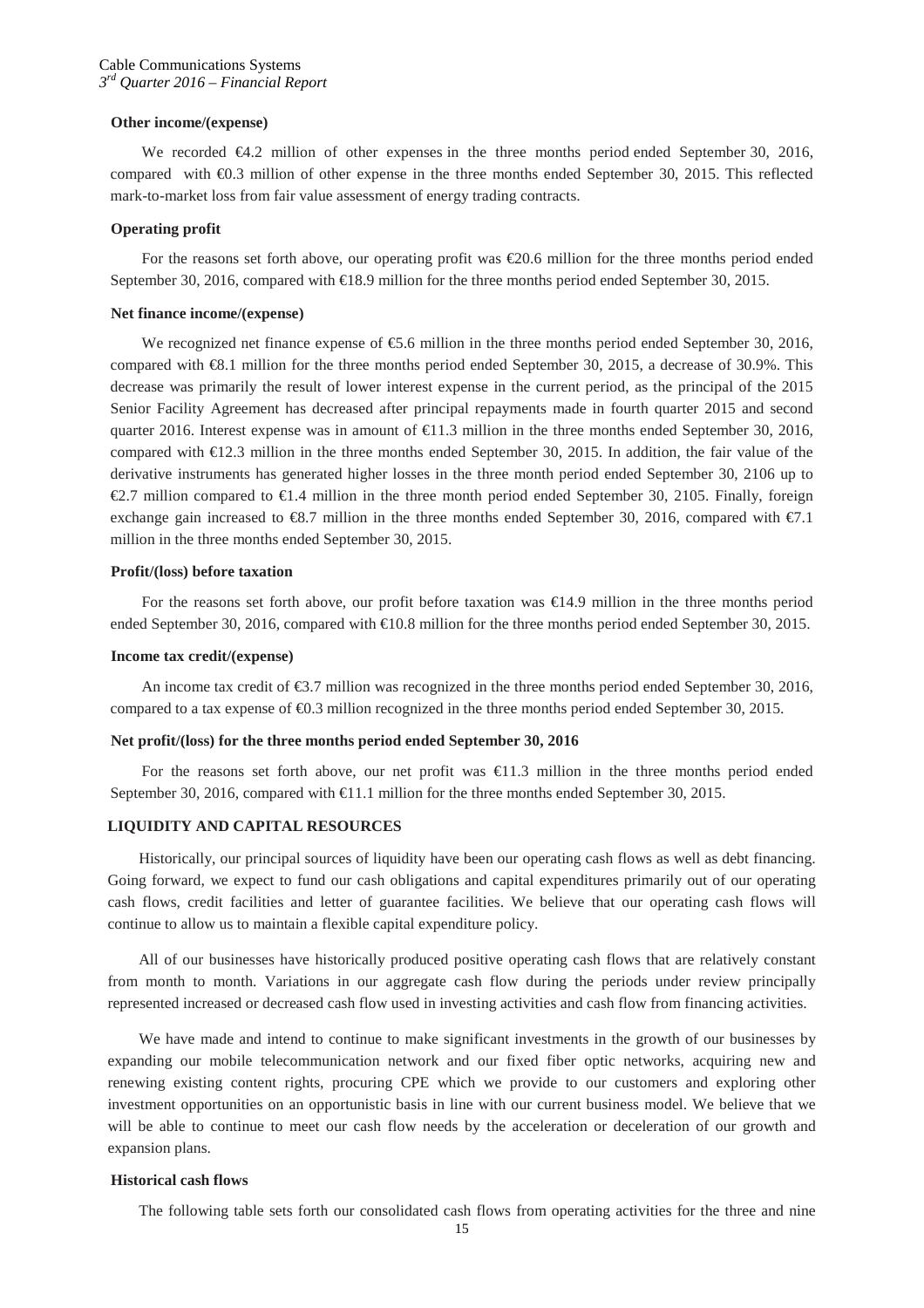month period ended September 30, 2015 and 2016, cash flows used in investing activities and cash flows from (used in) financing activities.

|                                                   | As at and for the three months<br>ended September 30, |        | As at and for the nine months<br>ended September 30, |         |
|---------------------------------------------------|-------------------------------------------------------|--------|------------------------------------------------------|---------|
|                                                   | $2015^{(1)}$                                          | 2016   | $2015^{(1)}$                                         | 2016    |
|                                                   | $(\epsilon$ millions)                                 |        | $(\epsilon$ millions)                                |         |
| Cash flows from operations before working         |                                                       |        |                                                      |         |
|                                                   | 61.5                                                  | 67.8   | 176.7                                                | 200.1   |
| Cash flows from changes in working capital        | (8.3)                                                 | 5.1    | 5.8                                                  | (6.1)   |
|                                                   | 53.2                                                  | 72.9   | 182.5                                                | 194.1   |
|                                                   | (2.3)                                                 | (2.5)  | (24.8)                                               | (24.5)  |
|                                                   | (0.5)                                                 | (1.5)  | (1.8)                                                | (3.3)   |
|                                                   | 50.5                                                  | 68.9   | 155.9                                                | 166.3   |
|                                                   | (55.5)                                                | (59.1) | (137.3)                                              | (167.4) |
| Cash flows from (used in) financing activities    | 2.5                                                   | (4.8)  | (23.3)                                               | (26.9)  |
| Net increase (decrease) in cash and cash          | (2.4)                                                 | 5.1    | (4.6)                                                | (28.0)  |
| Cash and cash equivalents at the beginning of the | 52.0                                                  | 16.0   | 54.3                                                 | 49.7    |
| Effect of exchange rate fluctuation on cash and   | (0.7)                                                 | (0.2)  | (0.8)                                                | (0.8)   |
| Cash and cash equivalents at the closing of the   | 48.9                                                  | 20.8   | 48.9                                                 | 20.8    |

(1) In late 2015, we made certain adjustments that relate to the entire year ended December 31, 2015. Those adjustments primarily relate to reallocation of revenue from promotions, net accounting for energy trading activities, recognition of embedded derivative assets and accelerated amortization of external financing costs. Comparative information for the three and nine months ended September 30, 2015 has been restated accordingly.

Cash flows from operations before working capital changes were €67.8 million in the three months period ended September 30, 2016 and €61.5 million in the three months period ended September 30, 2015 for the reasons discussed in "—*Historical Results of Operations—Results of operations for the three months period ended September 30, 2016 and 2015*".

The following table shows changes in our working capital:

|                                                                     | For the three months<br>ended September 30, |       | For the nine months<br>ended September 30, |        |
|---------------------------------------------------------------------|---------------------------------------------|-------|--------------------------------------------|--------|
|                                                                     | $2015^{(1)}$                                | 2016  | $2015^{(1)}$                               | 2016   |
|                                                                     | (unaudited)                                 |       | (unaudited)                                |        |
|                                                                     | $(\epsilon$ millions)                       |       | $(\epsilon$ millions)                      |        |
|                                                                     | (7.9)                                       | (5.9) | (21.3)                                     | (30.7) |
|                                                                     | 1.9                                         | 2.7   | 2.0                                        | (1.5)  |
| Increase/(decrease) in trade payables and other current liabilities | (1.9)                                       | 8.2   | 20.8                                       | 27.1   |
|                                                                     | (0.3)                                       | 0.1   | 4.3                                        | (1.0)  |
| <b>Total</b>                                                        | (8.3)                                       | 5.1   | 5.8                                        | (6.1)  |

(1) In late 2015, we made certain adjustments that relate to the entire year ended December 31, 2015. Those adjustments primarily relate to reallocation of revenue from promotions, net accounting for energy trading activities, recognition of embedded derivative assets and accelerated amortization of external financing costs. Comparative information for the three and nine months period ended September 30, 2015 has been restated accordingly.

We had a working capital surplus of €5.1 million in the three month period ended September 30, 2016 (compared with a working capital requirement of €8.3 million in the three month period ended September 30, 2015). This was primarily due to an increase in trade receivables and other assets of €5.9 million, principally as a result of increase in business volume and outstanding nettings as at September 30, 2016 settled after the quarter end (compared with increase of €7.9 million in the three months period ended September 30, 2015). This movement was offset by variation of inventories and trade payables and other current liabilities. The decrease in inventories of €2.7 million was mainly due to utilization of inventories for mobile network development in Romania (compared with decrease of €1.9 million in the three months period ended September 30, 2015). The increase in trade payables and other current liabilities of  $\epsilon 8.2$  million was mainly due to acquisitions of mobile